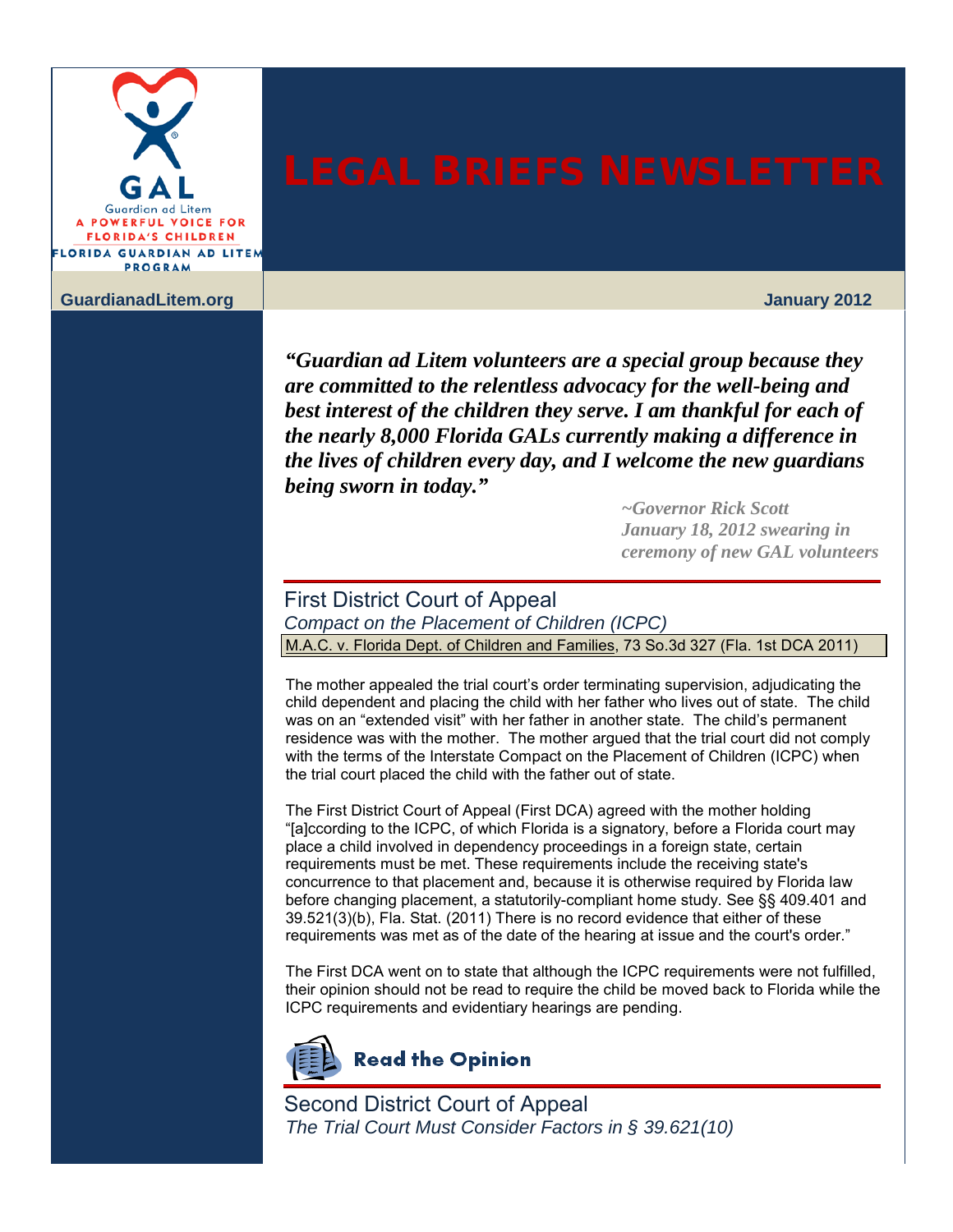#### In re G.M., 73 So.3d 320 (Fla. 2d DCA 2011)

The mother appealed the trial court's order denying her motion for reunification and that terminated protective supervision with her child in the custody of his non-offending father. Both the mother and father's case plan goal was reunification and the trial court had found the mother and father (who lived in another state) were in substantial compliance of their case plans. The child lived with the father since 2009. The Department of Children and Family Services filed a "motion for termination of supervision on June 14, 2011, arguing that the longevity and stability of the child's placement with the Father no longer warranted protective supervision." The mother filed a motion for reunification which was denied. The trial court's order had the word "denied" handwritten on it.

The Second District Court of Appeal (Second DCA) reversed the trial court's order. The Second DCA held the trial court failed to consider the factors in Section [39.621\(10\), Florida Statutes \(2010\)](http://www.leg.state.fl.us/Statutes/index.cfm?App_mode=Display_Statute&Search_String=&URL=0000-0099/0039/Sections/0039.621.html) which states:

The court shall base its decision concerning any motion by a parent for reunification or increased contact with a child on the effect of the decision on the safety, well-being, and physical and emotional health of the child. *Factors that must be considered and addressed in the findings of fact of the order on the motion must include:*

> (a) The compliance or noncompliance of the parent with the case plan;

> (b) The circumstances which caused the child's dependency and whether those circumstances have been resolved;

(c) The stability and longevity of the child's placement;

(d) The preferences of the child, if the child is of sufficient age and understanding to express a preference;

(e) The recommendation of the current custodian; and

(f) The recommendation of the guardian ad litem, if one has been appointed.

Florida statute also requires that when a court considers whether a child should be reunited with a parent, it "shall determine whether the parent has substantially complied with the terms of the case plan to the extent that the safety, well-being, and physical, mental, and emotional health of the child is not endangered by the return of the child to the home." [§ 39.522\(2\) Fla. Stat. \(2010\).](http://www.leg.state.fl.us/Statutes/index.cfm?App_mode=Display_Statute&Search_String=&URL=0000-0099/0039/Sections/0039.522.html) The trial court's order denying the mother's motion failed to consider any of the factors required by statute. The trial court also failed to consider all of the factors required in its order granting the department's motion.

The Second DCA reversed the trial court's orders.



*Case Plan Compliance, Abandonment & Incarceration* In re G.M., Jr., 71 So.3d 924 (Fla. 2d DCA 2011)

The father appealed the trial court's order terminating his parental rights based on his failure to complete his case plan tasks and abandonment. The father argued he was unable to comply with his case plan because the Department of Children and Family Services (department) failed to make reasonable efforts to reunify the father with his child. The father was incarcerated and during that time seven case managers assigned to his case did not send him a copy of his case plan or discuss it with him. He never signed a case plan. The department failed to respond to written requests for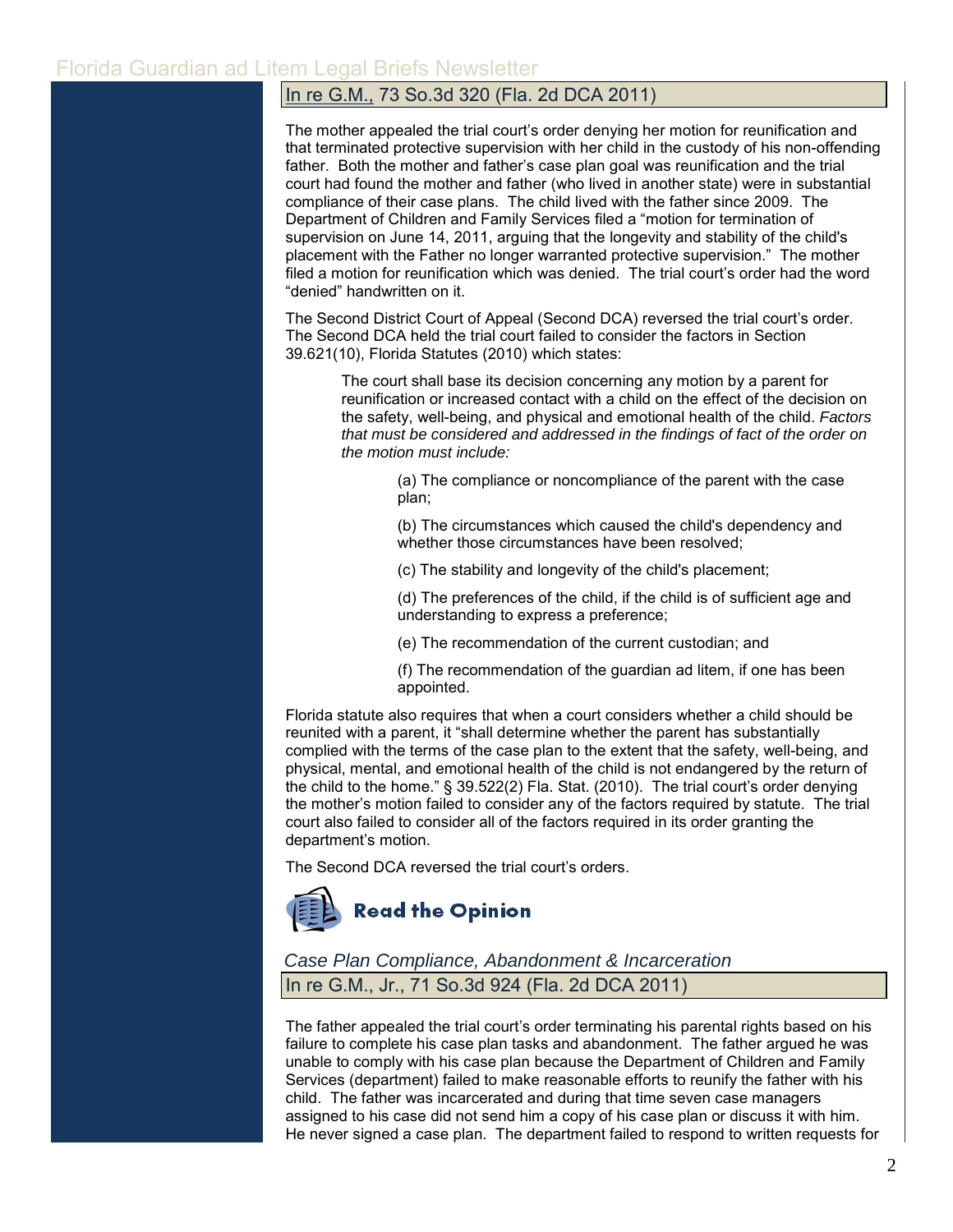help from the father. The father even sought "transfer to another facility in order to participate in a parenting class and other programs." The Second District Court of Appeal (Second DCA) cited another case stating, "[w]here a court is terminating parental rights based on a parent's failure to comply with a case plan or a performance agreement, it is axiomatic that the parent must have the substantial ability to comply with the plan or agreement." Hutson v. State, 687 So.2d 924, 925 (Fla. 2d DCA 1997).

The trial court also found the father had abandoned the child because he failed to support and communicate with the child. ["](http://web2.westlaw.com/find/default.wl?mt=Westlaw&db=1000006&docname=FLSTS39.806&rp=%2ffind%2fdefault.wl&findtype=L&ordoc=2026317931&tc=-1&vr=2.0&fn=_top&sv=Split&tf=-1&referencepositiontype=T&pbc=314F204E&referenceposition=SP%3b64700000c2984&rs=WLW12.01)[Section 39.806\(1\)\(e\)\(1\) p](http://www.leg.state.fl.us/Statutes/index.cfm?App_mode=Display_Statute&Search_String=&URL=0000-0099/0039/Sections/0039.806.html)rovides that a parent's failure to complete a case plan within nine months after an adjudication of the child as dependent is evidence of abandonment, abuse, or neglect." The Second DCA held that the termination of parental rights based on abandonment was improper where the father established a communication link with the child. "Incarceration . . . does not constitute abandonment as a matter of law. Rather, it is a factor for consideration. [T.H. v. Dep't of Children & Family Servs.,](http://web2.westlaw.com/find/default.wl?mt=Westlaw&db=735&tc=-1&rp=%2ffind%2fdefault.wl&findtype=Y&ordoc=2026317931&serialnum=2015707863&vr=2.0&fn=_top&sv=Split&tf=-1&referencepositiontype=S&pbc=314F204E&referenceposition=1080&rs=WLW12.01) 979 So.2d 1075, 1080 (Fla. [2d DCA 2008\).](http://web2.westlaw.com/find/default.wl?mt=Westlaw&db=735&tc=-1&rp=%2ffind%2fdefault.wl&findtype=Y&ordoc=2026317931&serialnum=2015707863&vr=2.0&fn=_top&sv=Split&tf=-1&referencepositiontype=S&pbc=314F204E&referenceposition=1080&rs=WLW12.01) "[T]he parent's efforts, or lack thereof, to assume parental duties while incarcerated must be considered in light of the limited opportunities to assume those duties while in prison." Id. [at 1080](http://web2.westlaw.com/find/default.wl?rs=WLW12.01&pbc=314F204E&vr=2.0&findtype=Y&rp=%2ffind%2fdefault.wl&sv=Split&fn=_top&tf=-1&ordoc=2026317931&mt=Westlaw&serialnum=2015707863&tc=-1) (citing Wirsing v. Dep't of Health & Rehabilitative Servs., 498 So.2d 946, 948 (Fla.1986))."

The Second DCA reversed and remanded the case.



Third District Court of Appeal *Failure to Protect Children and TPR* A.H. v. Department of Children & Families, 2011 WL 6783631 (Fla. 3d DCA)

The mother appealed the trial court's order terminating her parental rights which was based o[n § 39.806\(1\)\(c\) or 39.806\(1\)\(f\), Florida Statutes \(2010\) –](http://www.leg.state.fl.us/Statutes/index.cfm?App_mode=Display_Statute&Search_String=&URL=0000-0099/0039/Sections/0039.806.html) "continued interaction with the [mother] threatens the life, safety, or health of the child[ren], and ... that this threat cannot be remedied by the provision of services." The basis of the allegations against the mother was failure to protect her children from their mentally ill and abusive father. The Department of Children & Families never accused her of abusing her children or not providing for their care.

The Third District Court of Appeal (Third DCA) held that there was no clear and convincing evidence supporting the trial court's order. In fact, the Third DCA held the mother had done everything she could to protect her children. Her "efforts included calling the police or making a report at the station when the father violated the restraining order she had secured against him, leaving with the children to go to another location or a friend's house when the father showed up unwanted at her home, and making plans to relocate with the children to a gated apartment complex and even out of the country to her native Jamaica."

In addition, the father was no longer a threat as he was incarcerated and facing deportation to Jamaica. "[T]his evidence is insufficient to establish that continued interaction with the mother threatens the children's life, safety, or health; indeed, the possibility of interaction with the *father*—the basis of the lower court's ruling—has been alleviated"

The Third DCA reversed and remanded.



# **Read the Opinion**

*[Best Interest Standard Versus Endangerment](http://www.3dca.flcourts.org/Opinions/3D10-2760.pdf)*

S.V.-R. v. Department of Children and Family Services, 2011 WL 5375047 (Fla. 3d DCA)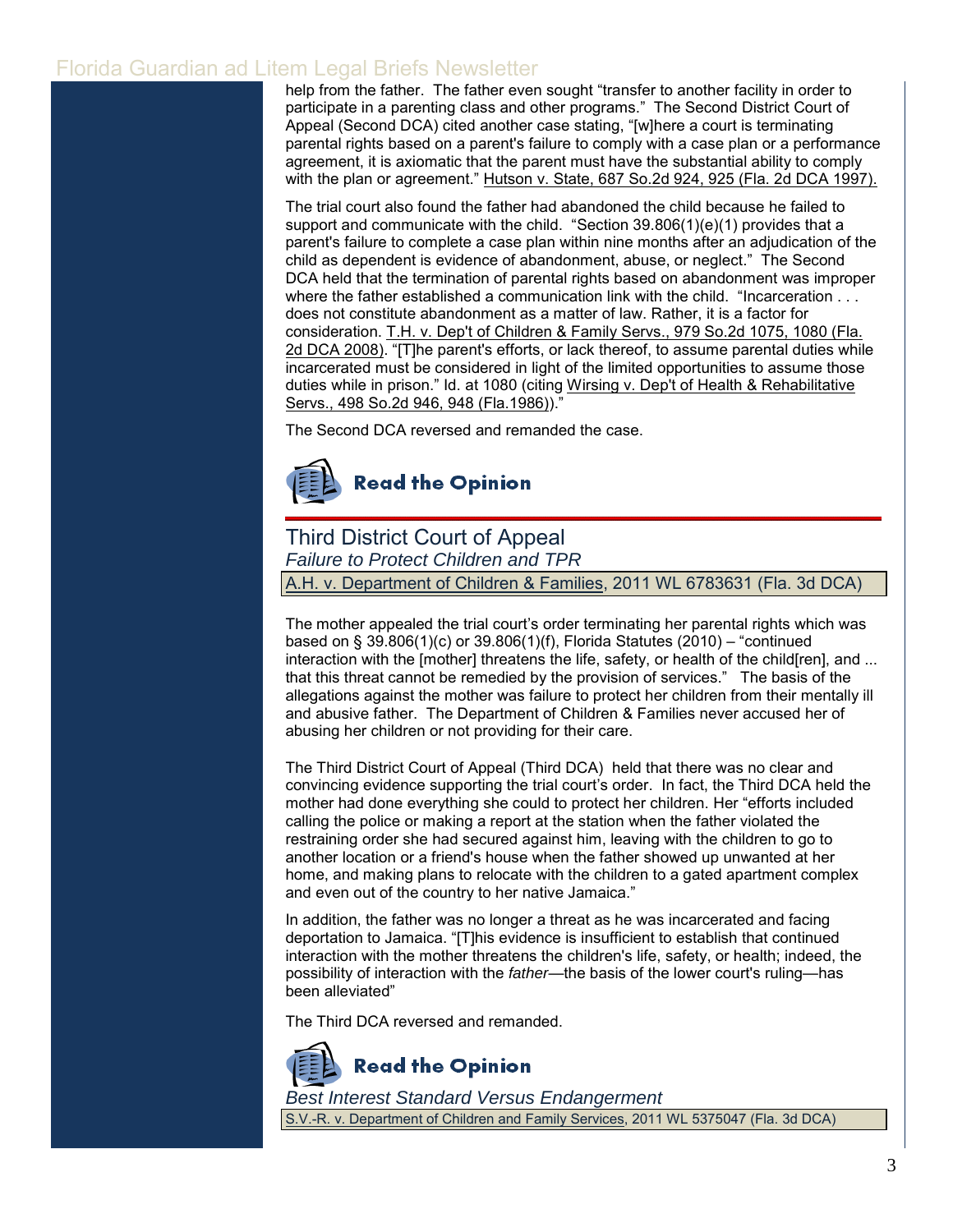The mother appealed the trial court's order denying her motion for reunification with her child following her substantial compliance with the tasks in her case plan. She also appealed "orders approving a general magistrate's report finding that custody of [child] should remain with her father (with visitation by her mother)." After the child was adjudicated dependent, the trial court placed the child with the non-offending father. The case plan goal was reunification with a concurrent plan of remaining with her father. Even after the mother's substantial compliance with the case plan, the trial court placed the child with the father using a "best interest" standard.

The Third District Court of Appeal (Third DCA) held "the general magistrate's charge . . . was not to select the "better" permanency option. Instead, having determined that the mother substantially complied with her case plan, the general magistrate was obligated to allow reunification with the mother unless that would "endanger" [the child] as described in [§ 39.522\(2\)."](http://www.leg.state.fl.us/Statutes/index.cfm?App_mode=Display_Statute&Search_String=&URL=0000-0099/0039/Sections/0039.522.html) Further, the Third DCA held "the "best interests" and "endangerment" standards are markedly different. The latter standard applies to a reunification or permanency hearing in which reunification is the primary goal and, as here, the offending parent has substantially complied with her or his case plan."

In a footnote the Third DCA stated "[b]y separate order, the younger half-sibling. . . was reunified with the [mother]. Any finding of endangerment of [child] in the same home would seem to be inconsistent with the reunification of the younger child with the appellant."

The Third DCA reversed and remanded the case.



### Fourth District Court of Appeal

*UCCJEA – Emergency Jurisdiction; Convenient Forum*

K.I. v. Department of Children and Families, 70 So.3d 749 (Fla. 4th DCA 2011)

The mother appealed the trial court's denial of her emergency motion to reopen her child's dependency case in order to have her child returned to Florida from Virginia and placed in her custody. The trial court held that it was in the child's best interest for Virginia to have jurisdiction over the case.

After an adjudication of dependency, the child was placed with her father in Pennsylvania who later moved to Virginia. The mother was granted visitation. The Florida trial court retained jurisdiction. After ten years, the father was arrested for child abuse in Virginia and mother filed an emergency motion to reopen the child's case in Florida and have her returned to the mother's custody. The trial court denied the mother's motion holding Virginia should have jurisdiction over the case.

The Fourth District Court of Appeal (Fourth DCA) based its opinion on "the Uniform Child Custody Jurisdiction and Enforcement Act ("UCCJEA"), [sections 61.501–.542,](http://www.leg.state.fl.us/Statutes/index.cfm?App_mode=Display_Statute&Search_String=&URL=0000-0099/0061/Sections/0061.501.html)  [Florida Statutes \(2010\).](http://www.leg.state.fl.us/Statutes/index.cfm?App_mode=Display_Statute&Search_String=&URL=0000-0099/0061/Sections/0061.501.html) The UCCJEA was enacted in part to "[a]void jurisdictional competition and conflict with courts of other states in matters of child custody...." [§](http://web2.westlaw.com/find/default.wl?mt=Westlaw&db=1000006&docname=FLSTS61.502&rp=%2ffind%2fdefault.wl&findtype=L&ordoc=2026277952&tc=-1&vr=2.0&fn=_top&sv=Split&tf=-1&referencepositiontype=T&pbc=E94DCCDA&referenceposition=SP%3bf1c50000821b0&rs=WLW12.01)  [61.502\(1\), Fla. Stat. \(2010\).](http://www.leg.state.fl.us/Statutes/index.cfm?App_mode=Display_Statute&Search_String=&URL=0000-0099/0061/Sections/0061.502.html) The court that has initial child custody jurisdiction to decide child placement under the UCCJEA is "the home state of the child on the date of the commencement of the proceeding.[" § 61.514\(1\)\(a\), Fla. Stat. \(2010\).](http://www.leg.state.fl.us/Statutes/index.cfm?App_mode=Display_Statute&Search_String=&URL=0000-0099/0061/Sections/0061.514.html) However, the court of another state may exercise temporary jurisdiction in an emergency situation to protect a child even though the court with initial custody jurisdiction has exclusive, continuing jurisdiction. Steckler v. Steckler, [921 So.2d 740, 743 \(Fla. 5th](http://web2.westlaw.com/find/default.wl?mt=Westlaw&db=735&tc=-1&rp=%2ffind%2fdefault.wl&findtype=Y&ordoc=2026277952&serialnum=2008460342&vr=2.0&fn=_top&sv=Split&tf=-1&referencepositiontype=S&pbc=E94DCCDA&referenceposition=743&rs=WLW12.01)  [DCA 2006\).](http://web2.westlaw.com/find/default.wl?mt=Westlaw&db=735&tc=-1&rp=%2ffind%2fdefault.wl&findtype=Y&ordoc=2026277952&serialnum=2008460342&vr=2.0&fn=_top&sv=Split&tf=-1&referencepositiontype=S&pbc=E94DCCDA&referenceposition=743&rs=WLW12.01) Both Florida and Virginia have adopted versions of the UCCJEA and both versions include a temporary emergency jurisdiction provision. See [§ 61.517, Fla. Stat.](http://web2.westlaw.com/find/default.wl?mt=Westlaw&db=1000006&docname=FLSTS61.517&rp=%2ffind%2fdefault.wl&findtype=L&ordoc=2026277952&tc=-1&vr=2.0&fn=_top&sv=Split&tf=-1&pbc=E94DCCDA&rs=WLW12.01) (2010); [Va.Code Ann. § 20–146.15 \(2010\)."](http://web2.westlaw.com/find/default.wl?mt=Westlaw&db=1000040&docname=VASTS20-146.15&rp=%2ffind%2fdefault.wl&findtype=L&ordoc=2026277952&tc=-1&vr=2.0&fn=_top&sv=Split&tf=-1&pbc=E94DCCDA&rs=WLW12.01)

The mother had three arguments: (1) only proper forum for proceedings regarding the modification of the child's placement is Florida, where jurisdiction was expressly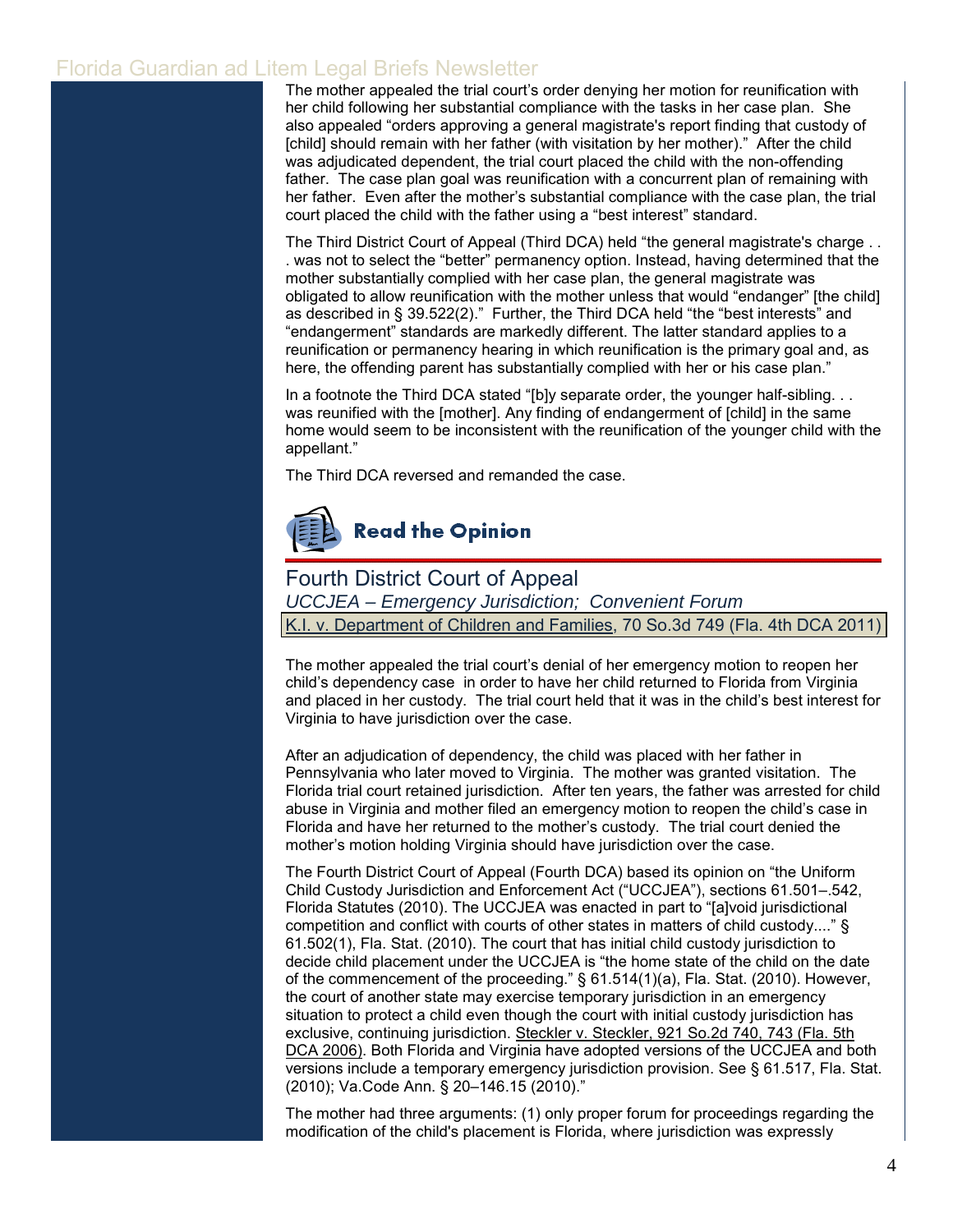retained; (2) the trial court improperly transferred jurisdiction to Virginia on the grounds that Virginia was the more convenient forum; (3) the trial court erred by denying her the opportunity to be heard in the Virginia proceedings regarding the modification of the Florida placement order of the child.

The Fourth DCA held that Virginia was a proper forum because Virginia trial court was authorized to exercise emergency jurisdiction under Virginia's temporary emergency jurisdiction provision. "Virginia's emergency provision provides in pertinent part: A court of this Commonwealth has temporary emergency jurisdiction if the child is present in this Commonwealth and ... if it is necessary in an emergency to protect the child because the child ... is subjected to mistreatment or abuse....

The Fourth DCA also held Virginia was the most convenient forum as the child had lived there for 10 years, the aunt who was willing to care for the child lived there, the most recent abuse occurred there and Virginia had issued a preliminary protective order.

Finally, the Fourth DCA agreed with the mother holding that she was required to have been given notice of the hearing. "Where a court's decision on whether to allow a sister state to exercise jurisdiction is 'based, in whole or in part, upon conversations the judge has with the judge of a sister state, then the court **must** allow the parties to be \*754 present during the conversation and set forth specific findings regarding the basis for concluding that jurisdiction in a sister state is appropriate.' " Poliandro v. Springer, 899 So.2d 441, 444 (Fla. 4th DCA 2005) (quoting McDaniel v. Burton, 748 So.2d 1072, 1076 (Fla. 4th DCA 1999) (emphasis in original)); see also [§ 61.511\(2\),](http://www.leg.state.fl.us/Statutes/index.cfm?App_mode=Display_Statute&Search_String=&URL=0000-0099/0061/Sections/0061.511.html)  [Fla. Stat](http://web2.westlaw.com/find/default.wl?mt=Westlaw&db=1000006&docname=FLSTS61.511&rp=%2ffind%2fdefault.wl&findtype=L&ordoc=2026277952&tc=-1&vr=2.0&fn=_top&sv=Split&tf=-1&referencepositiontype=T&pbc=E94DCCDA&referenceposition=SP%3b58730000872b1&rs=WLW12.01)[. \(2010\) \(](http://www.leg.state.fl.us/Statutes/index.cfm?App_mode=Display_Statute&Search_String=&URL=0000-0099/0061/Sections/0061.511.html)"The court shall allow the parties to participate in the communication. If the parties elect to participate in the communication, they must be given the opportunity to present facts and legal arguments before a decision on jurisdiction is made.")."

Affirmed in part; reversed in part and remanded.



#### *Abandonment*

L.W. v. Department of Children and Families, 71 So.3d 221 (Fla. 4th DCA 2011)

The mother appealed the trial court's order terminating her parental rights based on abandonment of her child. In 2005, the father was made the primary residential parent of the child. In that time the mother "never paid any support and failed to provide clothing, housing, and medical treatment over the next five years. The mother never wrote to the daughter, and last visited with the child nearly four years before the petition was filed. At that visit, the mother engaged in sexual activity with her boyfriend in the presence of the child. The mother testified that after trying to re-establish contact without success, she "let it lie." She admitted that she did not have the financial ability to support the child."

The Fourth District Court of Appeal (Fourth DCA) held the "trial court's findings of fact are supported by competent, substantial evidence. The mother had no contact with the child for nearly four years. She has never supported the child since the child was placed with her father. The stipulated length of time without contact, in combination with the evidence, establishes abandonment."

The Fourth DCA affirmed the trial court's order terminating parental rights.



### *Master Trust* Department of Children and Families v. B.R., 68 So.3d 372 (Fla. 4th DCA 2011)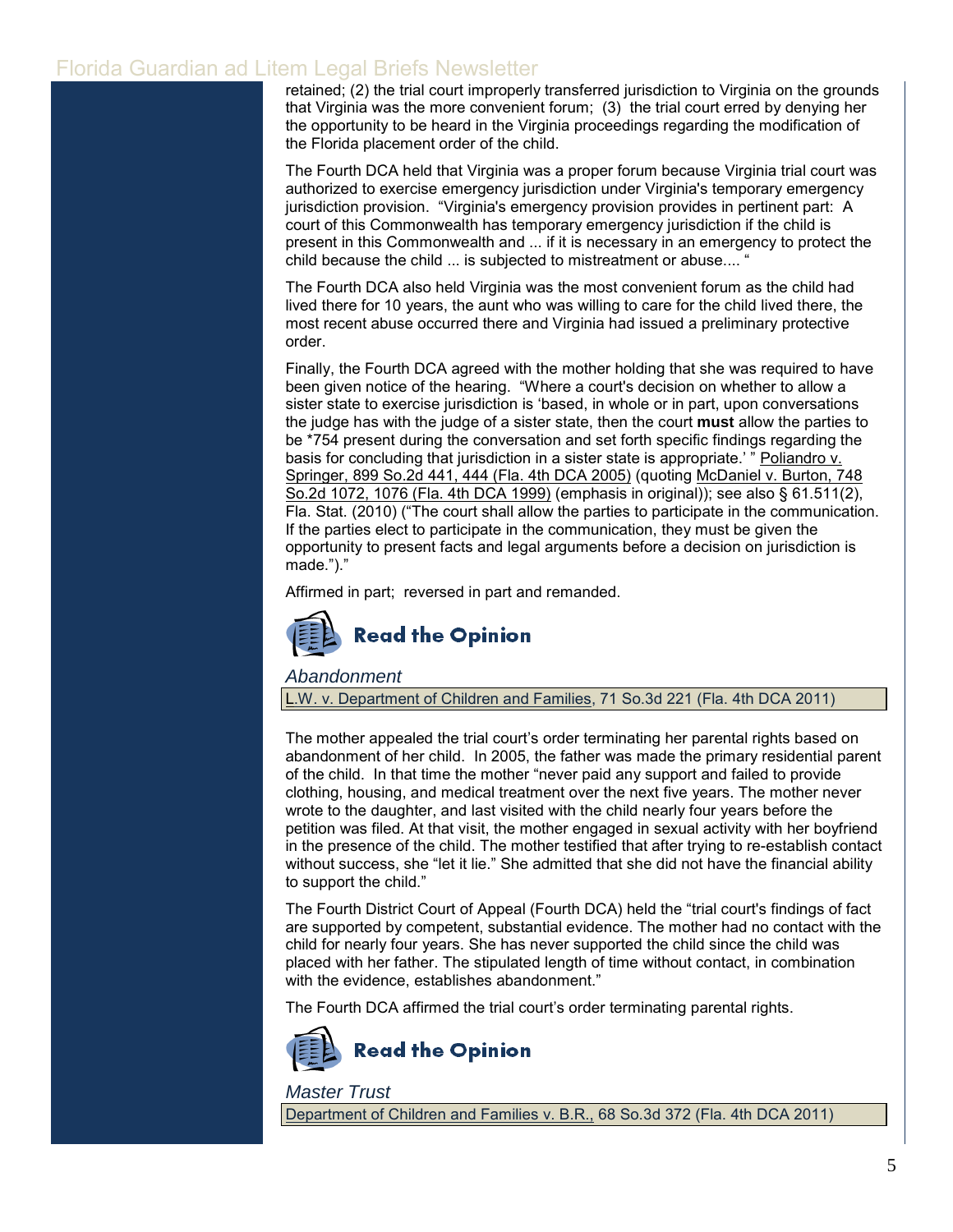The Department of Children and Families (the department) appealed the trial court's order requiring the department to pay a \$500.00 administrative fee for transferring Master Trust funds to a fund established through the Center for Special Needs Trust Administration. The department could no longer administer the Master Trust as the child was 18 years old and had aged out of foster care.

The Fourth District Court of Appeal agreed with the department and required the administration fee to come out of the trust. The fee expense "to set up the special needs trust to be an appropriate expenditure for the use of funds from the child's Master Trust because it was "intended to benefit, and [did] benefit [the child]." R.I. v. Department of Children and Families, 47 So.3d 357 (Fla. 4th DCA 2010).



#### Fifth District Court of Appeal

*Case Plans – No New Law Violations*

S.S. v. Department of Children and Families, 2011 WL 6101945 (Fla. 5th DCA)

The mother appealed the trial court's order terminating her parental rights to her children – three oldest children and one child born after the dependency proceedings began. One of the arguments made by the mother was that the Department of Children and Families (department) could not include the phrase "no new law violations" in her case plan. She argued that the "no new law violations" was not a proper basis for terminating her parental rights. She cited the "Second District's opinion in, In the Interest of C.N., 51 So.3d 1224 (Fla. 2d DCA 2011). That case held that [the department] may not include a requirement of no new law violations as a case plan task, and that violation of this requirement, standing alone, is not a proper basis to terminate parental rights."

The Fifth District Court of Appeal (Fifth DCA) agreed that the "no new law violation" requirement could not stand alone as a proper basis to terminate the mother's parental rights but held that the department could include a "no new law violation" if "it is related to correcting a parent's behavior or to acts resulting in risk to the child." [§§ 39.6011,](http://www.leg.state.fl.us/Statutes/index.cfm?App_mode=Display_Statute&Search_String=&URL=0000-0099/0039/Sections/0039.6011.html)  [39.6012](http://web2.westlaw.com/find/default.wl?tc=-1&docname=FLSTS39.6012&rp=%2ffind%2fdefault.wl&sv=Split&rs=WLW11.10&db=1000006&tf=-1&findtype=L&fn=_top&mt=Westlaw&vr=2.0&pbc=E5220DAA&ordoc=2026641376)[, and](http://www.leg.state.fl.us/Statutes/index.cfm?App_mode=Display_Statute&Search_String=&URL=0000-0099/0039/Sections/0039.6012.html) [Fla.](http://web2.westlaw.com/find/default.wl?tc=-1&docname=FLSTS39.603&rp=%2ffind%2fdefault.wl&sv=Split&rs=WLW11.10&db=1000006&tf=-1&findtype=L&fn=_top&mt=Westlaw&vr=2.0&pbc=E5220DAA&ordoc=2026641376) Stat. (2011).

The Fifth DCA upheld the trial court's order terminating the mother's parental rights.



#### *Prescription Drug Use - TPR*

T.K. v. Department of Children and Families, 67 So.3d 1197 (Fla. 5th DCA 2011)

The mother appealed the trial court's order terminating her parental rights. The mother argued that drug tests showing her use of prescription drugs, prescribed to her, cannot support the conclusion that she failed to substantially comply with her case plan. The Fifth District Court of Appeal (Fifth DCA) disagreed affirming the trial court's termination.

The mother in this case had been found on many occasions with large numbers of prescription medications and unfilled prescriptions from various doctors for drugs such as [alprazolam,](http://web2.westlaw.com/find/default.wl?docname=I3ab316e6475111db9765f9243f53508a&rp=%2ffind%2fdefault.wl&sv=Split&rs=WLW11.10&findtype=GD&fn=_top&mt=Westlaw&vr=2.0&pbc=530F3806&ordoc=2026064526) [methadone,](http://web2.westlaw.com/find/default.wl?docname=I3c1f2a6f475111db9765f9243f53508a&rp=%2ffind%2fdefault.wl&sv=Split&rs=WLW11.10&findtype=GD&fn=_top&mt=Westlaw&vr=2.0&pbc=530F3806&ordoc=2026064526) [oxycodone,](http://web2.westlaw.com/find/default.wl?docname=I3b373b7e475111db9765f9243f53508a&rp=%2ffind%2fdefault.wl&sv=Split&rs=WLW11.10&findtype=GD&fn=_top&mt=Westlaw&vr=2.0&pbc=530F3806&ordoc=2026064526) and [hydrocodone.](http://web2.westlaw.com/find/default.wl?docname=I3bd96eea475111db9765f9243f53508a&rp=%2ffind%2fdefault.wl&sv=Split&rs=WLW11.10&findtype=GD&fn=_top&mt=Westlaw&vr=2.0&pbc=530F3806&ordoc=2026064526) "The mother presented no evidence of a legitimate medical basis for her use of the medications, and this addiction led to numerous arrests."

The Fifth DCA held "that except for the completion of the parenting class requirement, the mother has not substantially complied with the case plan. She has paid no monies for the support of her child, has not visited with her child, and has not substantially completed substance abuse treatment. The same drug abuse issues that resulted in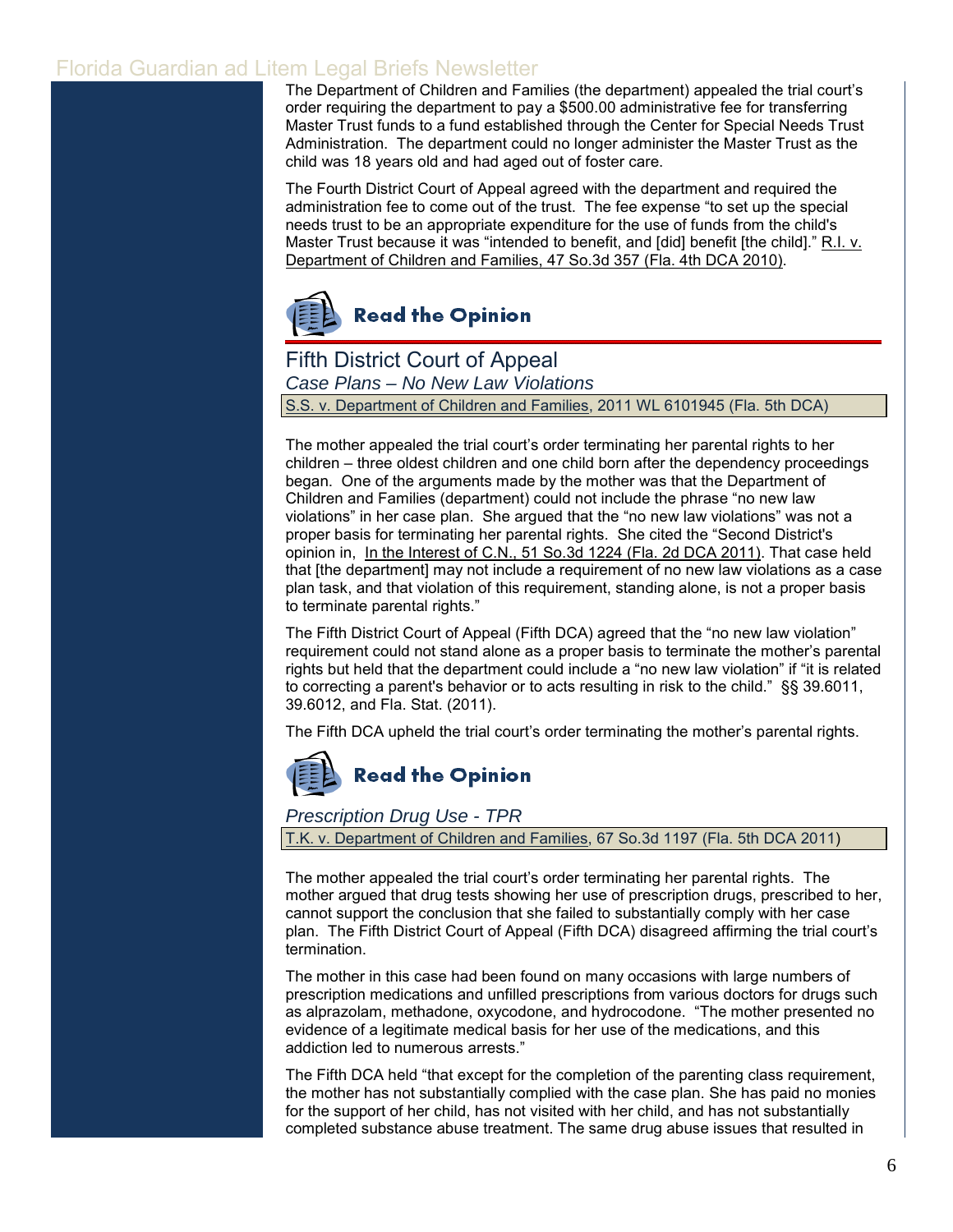the earlier termination of parental rights to [the child's] sibling continue to plague the mother, putting [the child] at risk"

Affirmed.



#### *Default Judgment*

R.A. v. Department of Children and Families, 2011 WL 6258832 (Fla. 5th DCA 2011)

The father appealed the trial court's order terminating his parental rights to his five children. He argues the trial court erred in finding the grounds of consent (based on his failure to appear) and abandonment.

The father appeared by phone at the advisory hearing where he entered a denial to the termination petition. At the adjudicatory hearing, the father appeared by phone; however, the court continued the hearing and scheduled a second advisory (not adjudicatory) hearing. The trial court found that he did not receive proper notice to the second advisory hearing so they scheduled a third. Father did not appear at the third advisory hearing and the trial court entered a default judgment against him. Following the adjudicatory hearing where they considered manifest best interest only, the court entered an order terminating the father's parental rights on the grounds of his failure to appear (consent-by-default) and abandonment.

The Fifth District Court of Appeal (Fifth DCA) agreed with the father who argued that the trial court cannot have more than one advisory hearing, and then default him for not appearing at the third advisory hearing. "Florida's TPR statutory and rule scheme contemplates only one advisory hearing." Further the Fifth DCA states "only one advisory hearing is necessary because the "purpose of an advisory hearing is to advise the parents of their right to counsel, appoint counsel if necessary, determine whether the parents will consent to the termination, appoint a guardian ad litem for the children, and set a date for the adjudicatory hearing." In re E.L., 732 So.2d 37, 39 (Fla. 2d DCA 1999). See [§ 39.808\(2\), Fla. Stat.;](http://www.leg.state.fl.us/Statutes/index.cfm?App_mode=Display_Statute&Search_String=&URL=0000-0099/0039/Sections/0039.808.html) Fla. R. Juv. P. 8.510(a)(2)."

Reversed and Remanded.



# **Read the Opinion**

#### *Stated Findings of Fact Inadequate*

H.B. v. Department of Children and Families, 73 So.3d 309 (Fla. 5th DCA 2011)

The mother appealed the trial court's order adjudicating her four children dependent. The mother argues the trial court failed to set "forth factual findings supporting a determination of dependency. She also contends that the evidence presented at the adjudicatory hearing was legally insufficient to sustain the trial court's determination of dependency." The Fifth District Court of Appeal agreed holding that the statement under the Findings of Fact in the trial court's order: "The factual basis for the adjudication of dependency is as follows: as outlined on the petition for dependency and incorporated herein as if stated" were legally inadequat[e. §39.507\(6\), Fla. Stat.](http://www.leg.state.fl.us/Statutes/index.cfm?App_mode=Display_Statute&Search_String=&URL=0000-0099/0039/Sections/0039.507.html)  [\(2010\).](http://www.leg.state.fl.us/Statutes/index.cfm?App_mode=Display_Statute&Search_String=&URL=0000-0099/0039/Sections/0039.507.html) 





comments or suggestions - [elizabeth.damski@gal.fl.gov](mailto:elizabeth.damski@gal.fl.gov)